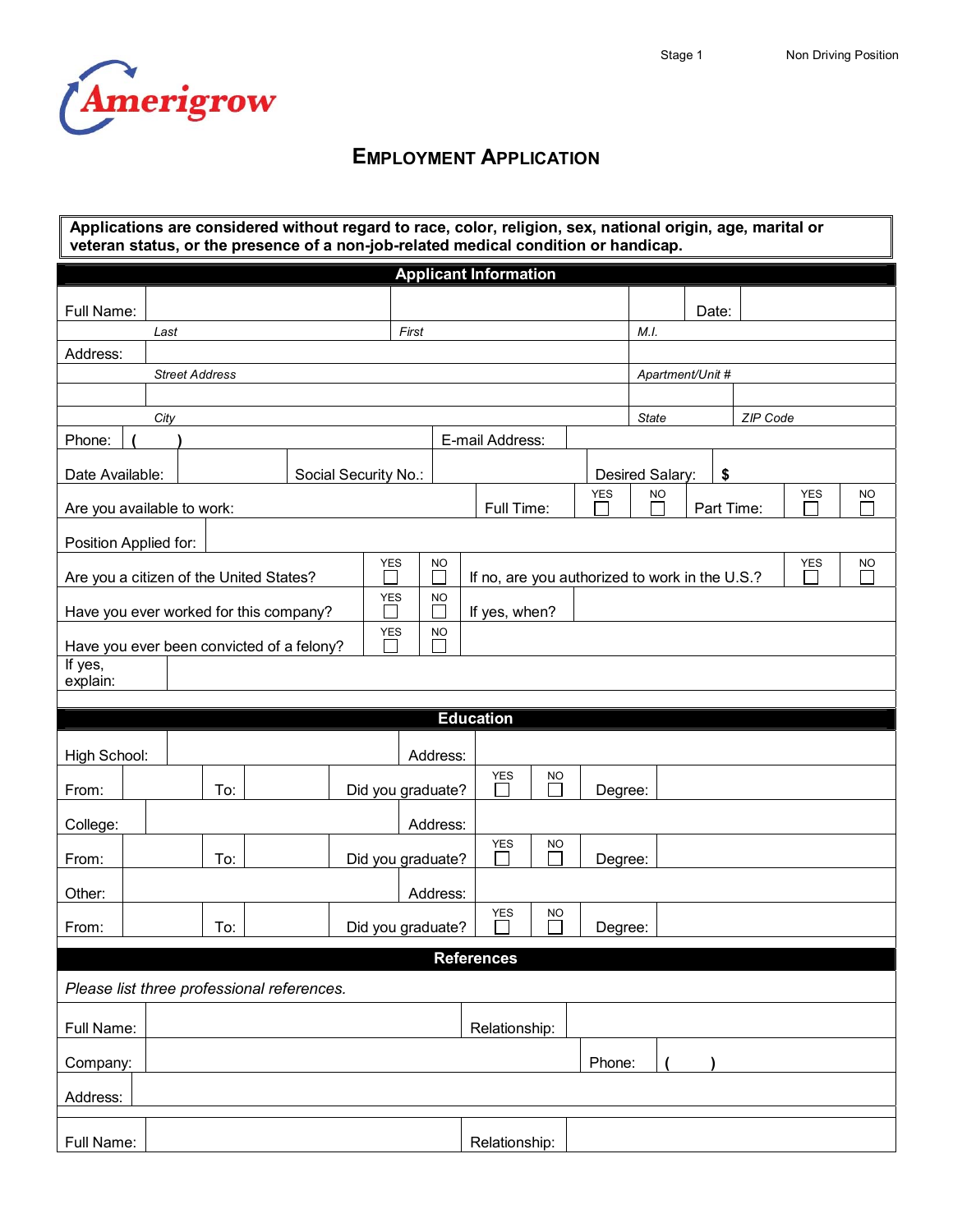| Company:                                                                                              |                   |     |                                                          |                         |               |           | Phone:      |                |    |  |  |
|-------------------------------------------------------------------------------------------------------|-------------------|-----|----------------------------------------------------------|-------------------------|---------------|-----------|-------------|----------------|----|--|--|
| Address:                                                                                              |                   |     |                                                          |                         |               |           |             |                |    |  |  |
| Full Name:                                                                                            |                   |     |                                                          |                         | Relationship: |           |             |                |    |  |  |
| Company:                                                                                              |                   |     |                                                          |                         |               |           | Phone:      |                |    |  |  |
| Address:                                                                                              |                   |     |                                                          |                         |               |           |             |                |    |  |  |
| <b>Previous Employment</b>                                                                            |                   |     |                                                          |                         |               |           |             |                |    |  |  |
| Company:                                                                                              |                   |     |                                                          |                         |               |           | Phone:      |                |    |  |  |
| Address:                                                                                              |                   |     |                                                          |                         |               |           | Supervisor: |                |    |  |  |
| Job Title:                                                                                            |                   |     |                                                          | <b>Starting Salary:</b> |               | \$        |             | Ending Salary: | \$ |  |  |
| Responsibilities:                                                                                     |                   |     |                                                          |                         |               |           |             |                |    |  |  |
| From:                                                                                                 |                   | To: |                                                          | Reason for Leaving:     |               |           |             |                |    |  |  |
|                                                                                                       |                   |     | May we contact your previous supervisor for a reference? |                         | <b>YES</b>    | <b>NO</b> |             |                |    |  |  |
| Company:                                                                                              |                   |     |                                                          |                         |               |           | Phone:      |                |    |  |  |
| Address:                                                                                              |                   |     |                                                          |                         |               |           | Supervisor: |                |    |  |  |
| Job Title:                                                                                            |                   |     |                                                          | <b>Starting Salary:</b> |               | \$        |             | Ending Salary: | \$ |  |  |
|                                                                                                       | Responsibilities: |     |                                                          |                         |               |           |             |                |    |  |  |
| From:                                                                                                 |                   | To: |                                                          | Reason for Leaving:     |               |           |             |                |    |  |  |
|                                                                                                       |                   |     | May we contact your previous supervisor for a reference? |                         | <b>YES</b>    | <b>NO</b> |             |                |    |  |  |
| Company:                                                                                              |                   |     |                                                          |                         |               |           | Phone:      |                |    |  |  |
| Address:                                                                                              |                   |     |                                                          |                         |               |           | Supervisor: |                |    |  |  |
| Job Title:                                                                                            |                   |     |                                                          | Starting Salary:        |               | \$        |             | Ending Salary: | \$ |  |  |
| Responsibilities:                                                                                     |                   |     |                                                          |                         |               |           |             |                |    |  |  |
| From:                                                                                                 |                   | To: |                                                          | Reason for Leaving:     |               |           |             |                |    |  |  |
| ${\tt YES}$<br><b>NO</b><br>May we contact your previous supervisor for a reference?                  |                   |     |                                                          |                         |               |           |             |                |    |  |  |
| <b>Additional Information</b>                                                                         |                   |     |                                                          |                         |               |           |             |                |    |  |  |
| Summarize special job-related skills and qualifications acquired from employment or other experience. |                   |     |                                                          |                         |               |           |             |                |    |  |  |
|                                                                                                       |                   |     |                                                          |                         |               |           |             |                |    |  |  |
|                                                                                                       |                   |     |                                                          |                         |               |           |             |                |    |  |  |
| State any additional information you feel may be important to us in considering your application.     |                   |     |                                                          |                         |               |           |             |                |    |  |  |
|                                                                                                       |                   |     |                                                          |                         |               |           |             |                |    |  |  |
|                                                                                                       |                   |     |                                                          |                         |               |           |             |                |    |  |  |